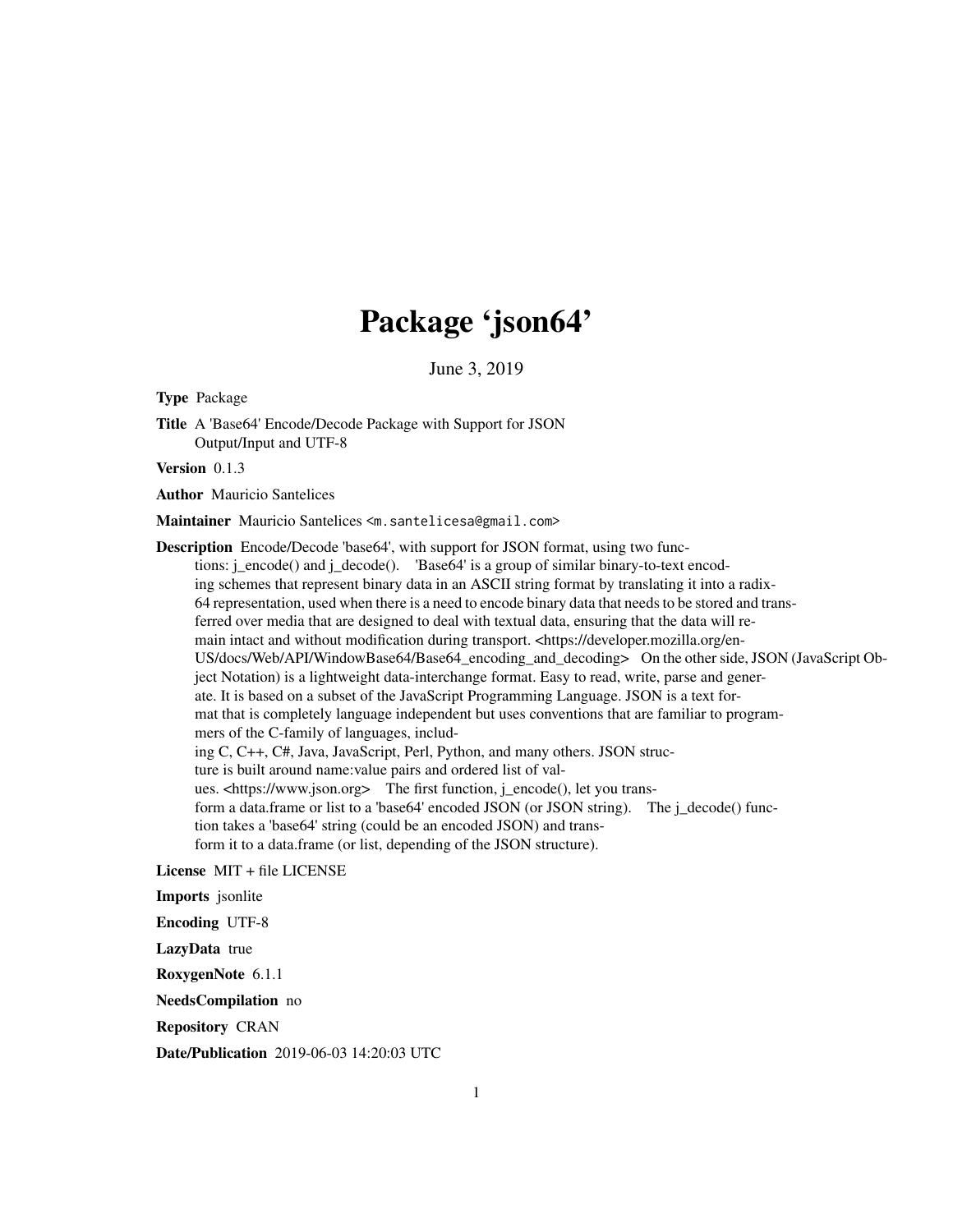### <span id="page-1-0"></span>R topics documented:

#### **Index** [4](#page-3-0)

j\_decode *Decoding Function*

#### Description

Used to decode a base64 string. By default the function expects an encoded json.

#### Usage

j\_decode(str, json = TRUE)

#### Arguments

| str  | The string to be decoded.                                                                                                                                                                        |
|------|--------------------------------------------------------------------------------------------------------------------------------------------------------------------------------------------------|
| ison | Defaults to TRUE. If TRUE, the function expects str to be an encoded json and<br>will return a data.frame or list, depending on JSON structure. If FALSE, the<br>function will return an string. |
|      |                                                                                                                                                                                                  |

#### Examples

# Decode an encoded string:

```
str <- "SGVsbG8gV29ybGQh"
j_decode(str, json = FALSE)
```
# Decode an encoded json:

encoded\_json <- "W3sibXNnIjogIkhlbGxvIFdvcmxkISIsICJqc29uIjogdHJ1ZX1d" j\_decode(encoded\_json)

| j_encode | <b>Encoding Function</b> |  |
|----------|--------------------------|--|
|          |                          |  |

#### Description

Used to encode a data.frame or list. By default, the output will be a base64 encoded JSON.

#### Usage

j\_encode(data, json = TRUE)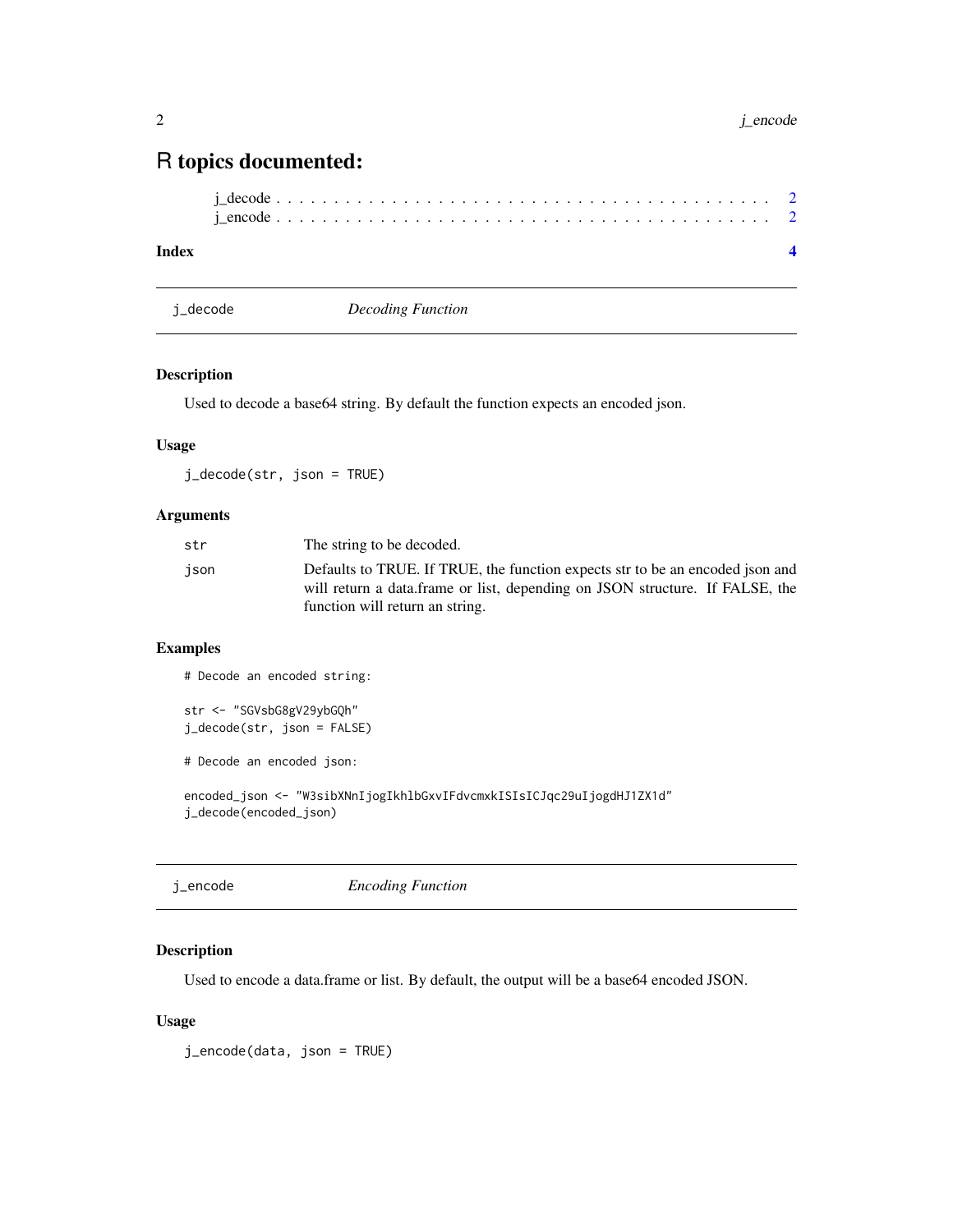#### j\_encode 3

#### Arguments

| data | A list or data frame to encode.                                             |
|------|-----------------------------------------------------------------------------|
| ison | Defaults to TRUE. If TRUE, the output will be a base 64 encoded JSON, else, |
|      | the output will be an encoded string.                                       |

#### Examples

# Transform a data.frame to an encoded JSON string df <- iris encoded <- j\_encode(df, json = TRUE)